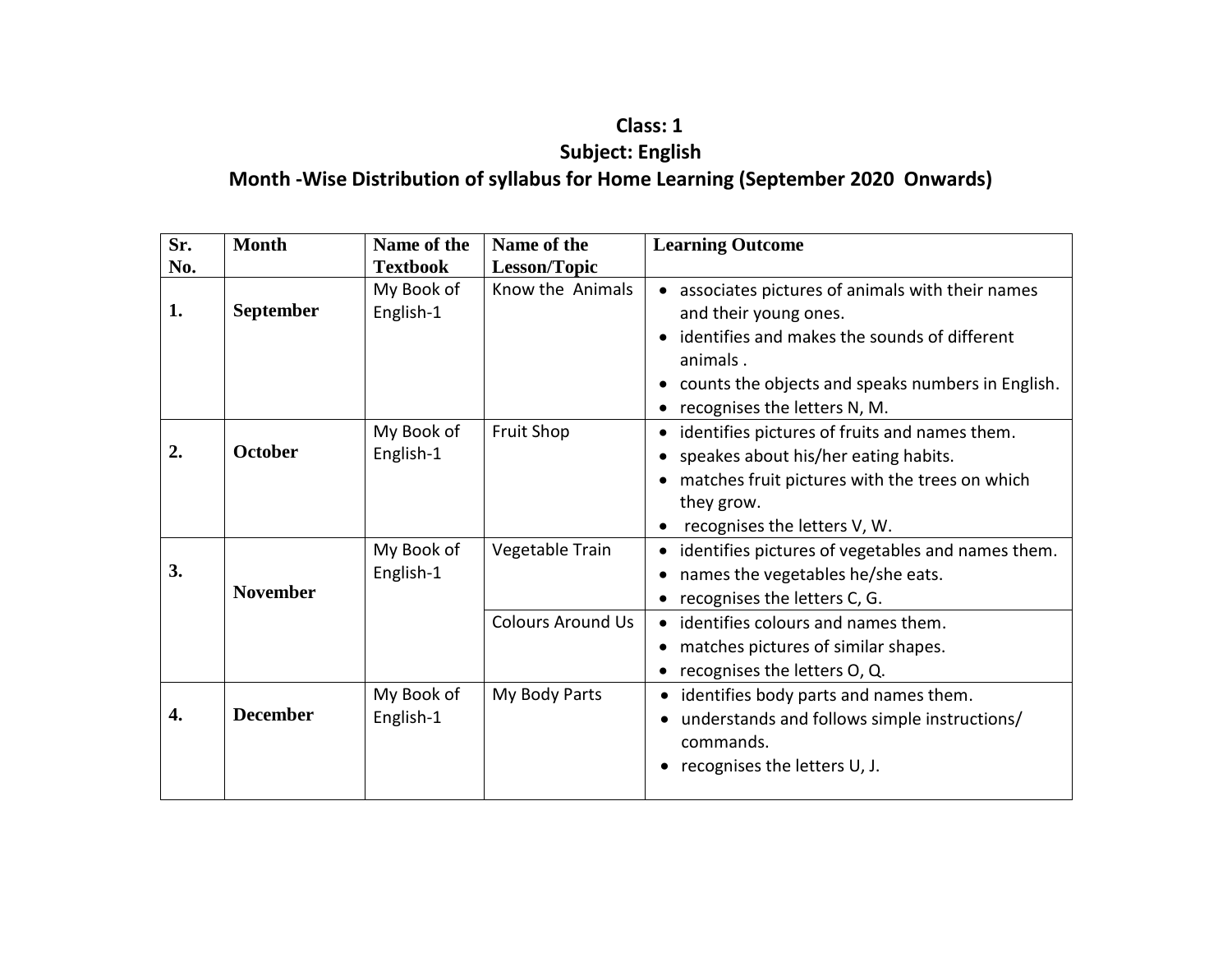| 5. | <b>January</b>  | My Book of<br>English-1 | <b>Birds Around Us</b> | • identifies different birds and names them.<br>answers simple questions in one or two words.<br>• traces over dotted small letters of English<br>alphabet.<br>recognises small letters of English alphabet.                                                      |
|----|-----------------|-------------------------|------------------------|-------------------------------------------------------------------------------------------------------------------------------------------------------------------------------------------------------------------------------------------------------------------|
| 6. | <b>February</b> | My Book of<br>English-1 | Dancing Time           | recognises small letters (a to z).<br>$\bullet$<br>• writes small and capital letters of English<br>alphabet.<br>listens to three-letter words and writes them.<br>counts numbers from 1 to 10.<br>identifies things/objects and tells their names in<br>English. |
| 7. | <b>March</b>    | My Book of<br>English-1 |                        | Revision of complete syllabus taught throughout the session                                                                                                                                                                                                       |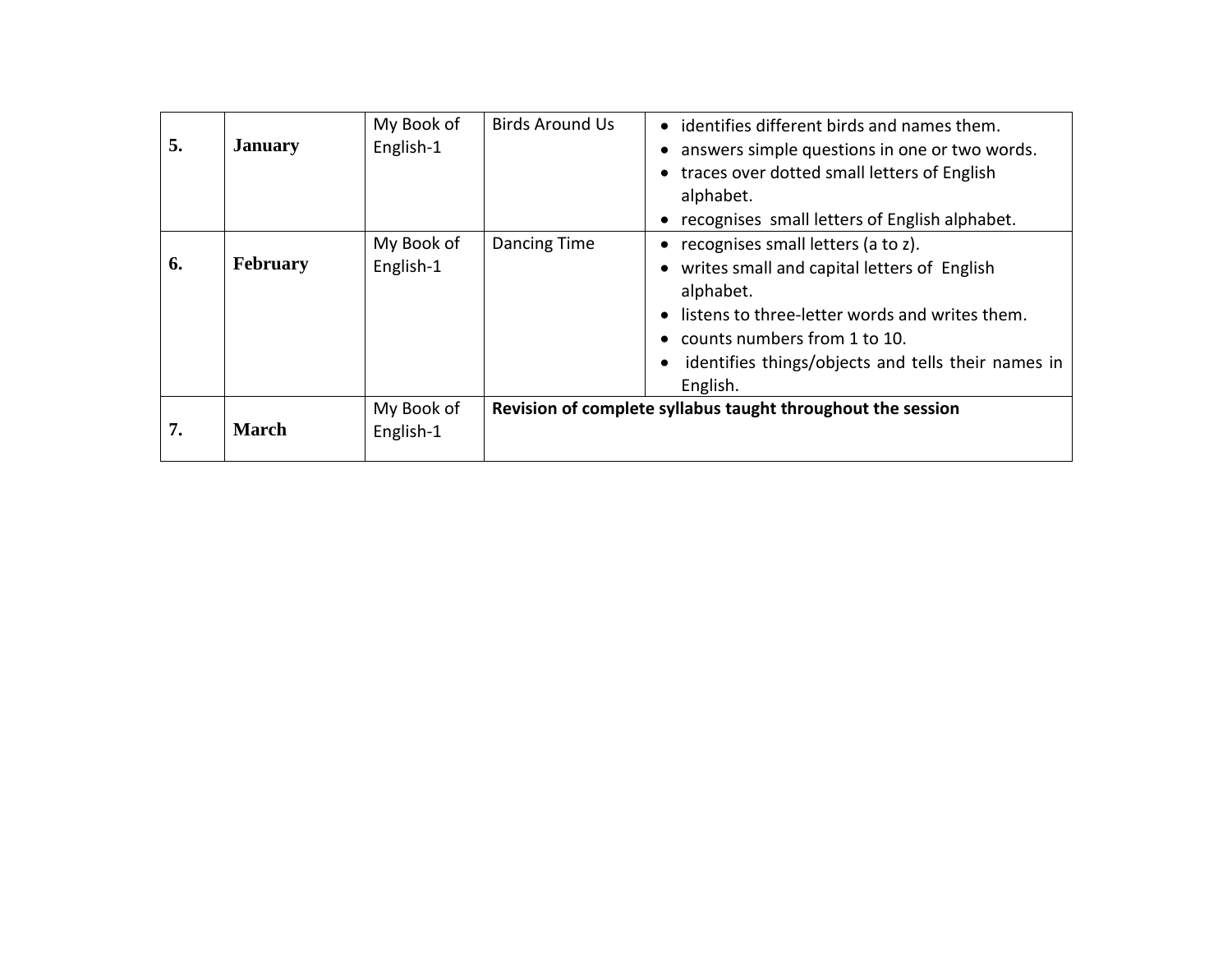### **Class : 2 Subject: English Month wise Distribution of syllabus for Home Learning (Sept. 2020 onwards)**

| Sr. | <b>Month</b>     | Name of the             | Name of the         | <b>Learning Outcome</b>                                                                                                                                                                                                                          |
|-----|------------------|-------------------------|---------------------|--------------------------------------------------------------------------------------------------------------------------------------------------------------------------------------------------------------------------------------------------|
| No. |                  | <b>Textbook</b>         | <b>Lesson/Topic</b> |                                                                                                                                                                                                                                                  |
| 1.  | <b>September</b> | My Book of<br>English-2 | My Body             | reads and writes names of body parts with the<br>$\bullet$<br>help of pictures.<br>matches pictures of actions with the body parts<br>related to them.<br>writes numbers in English from 1 to 20 in words.<br>٠<br>speaks about herself/himself. |
| 2.  | <b>October</b>   | My Book of<br>English-2 | Things I Do         | speaks simple sentences using action words.<br>completes words/sentences with the help of<br>pictures.<br>• uses is, am, are in simple sentences.                                                                                                |
| 3.  | <b>November</b>  | My Book of<br>English-2 | Colours             | • writes the names of colours of the given object<br>uses is/are in sentences with the help of given<br>pictures.                                                                                                                                |
|     |                  |                         | A Fair              | uses greetings and courtesies.<br>makes words with the help of picture clues.<br>speaks and understands simple sentences.                                                                                                                        |
| 4.  | <b>December</b>  | My Book of<br>English-2 | My House            | reads and understands simple sentences.<br>matches pictures of professions with the tools<br>related to them.                                                                                                                                    |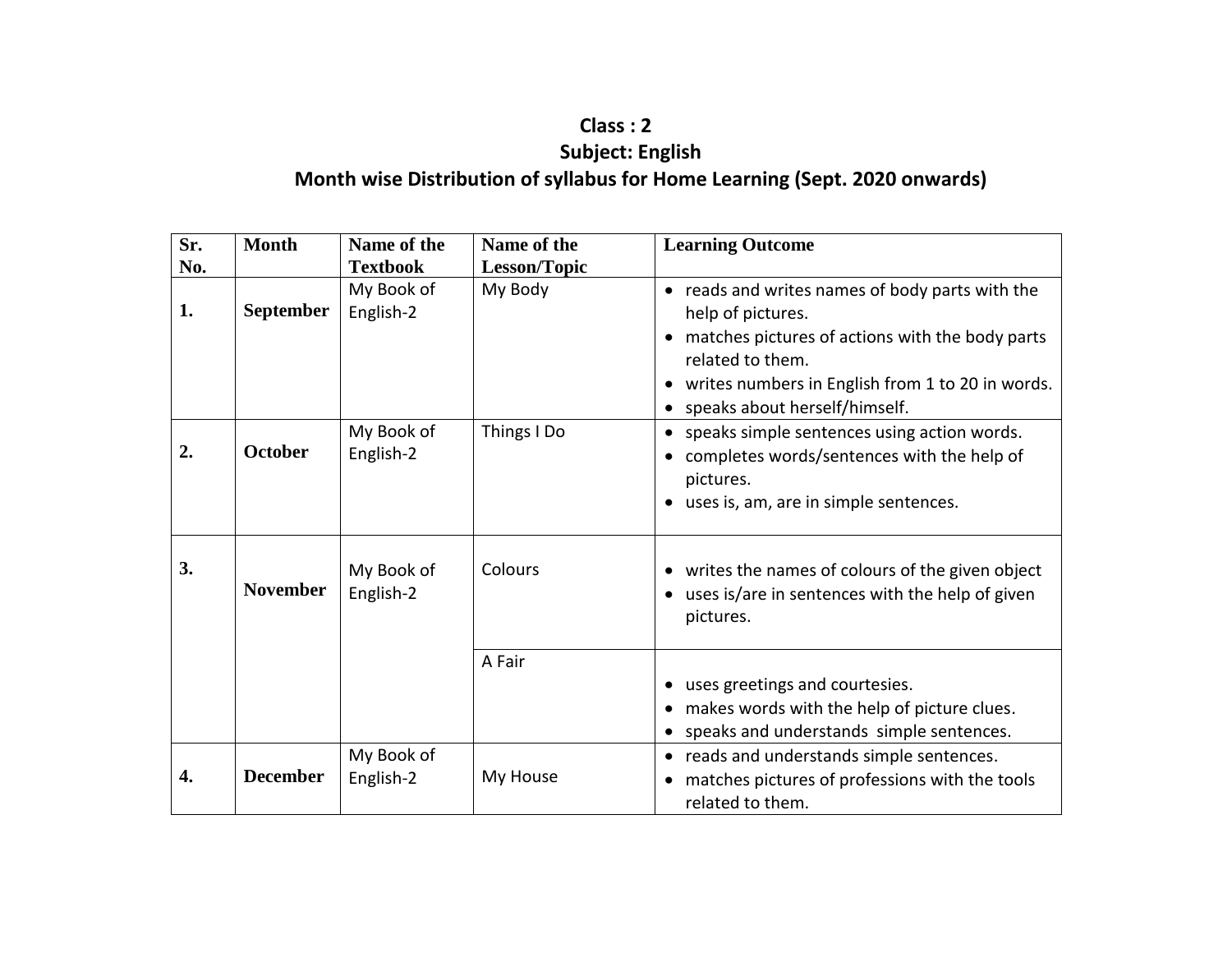|    |                 |                         |                | • recognises and writes names of objects in the<br>kitchen.                                                                                         |
|----|-----------------|-------------------------|----------------|-----------------------------------------------------------------------------------------------------------------------------------------------------|
| 5. | <b>January</b>  | My Book of<br>English-2 | The Greedy Dog | writes answers in small sentences.<br>uses possessive adjectives<br>(my/his/her/their/your etc.)<br>arranges pictures of an incident in a sequence. |
| 6. | <b>February</b> | My Book of<br>English-2 | Our Food       | solves riddles with the help of pictures.<br>• identifies the names of vegetables from the<br>grid.<br>matches the rhyming words.<br>$\bullet$      |
| 7. | <b>March</b>    | My Book of<br>English-2 |                | Revision of complete syllabus taught throughout the session                                                                                         |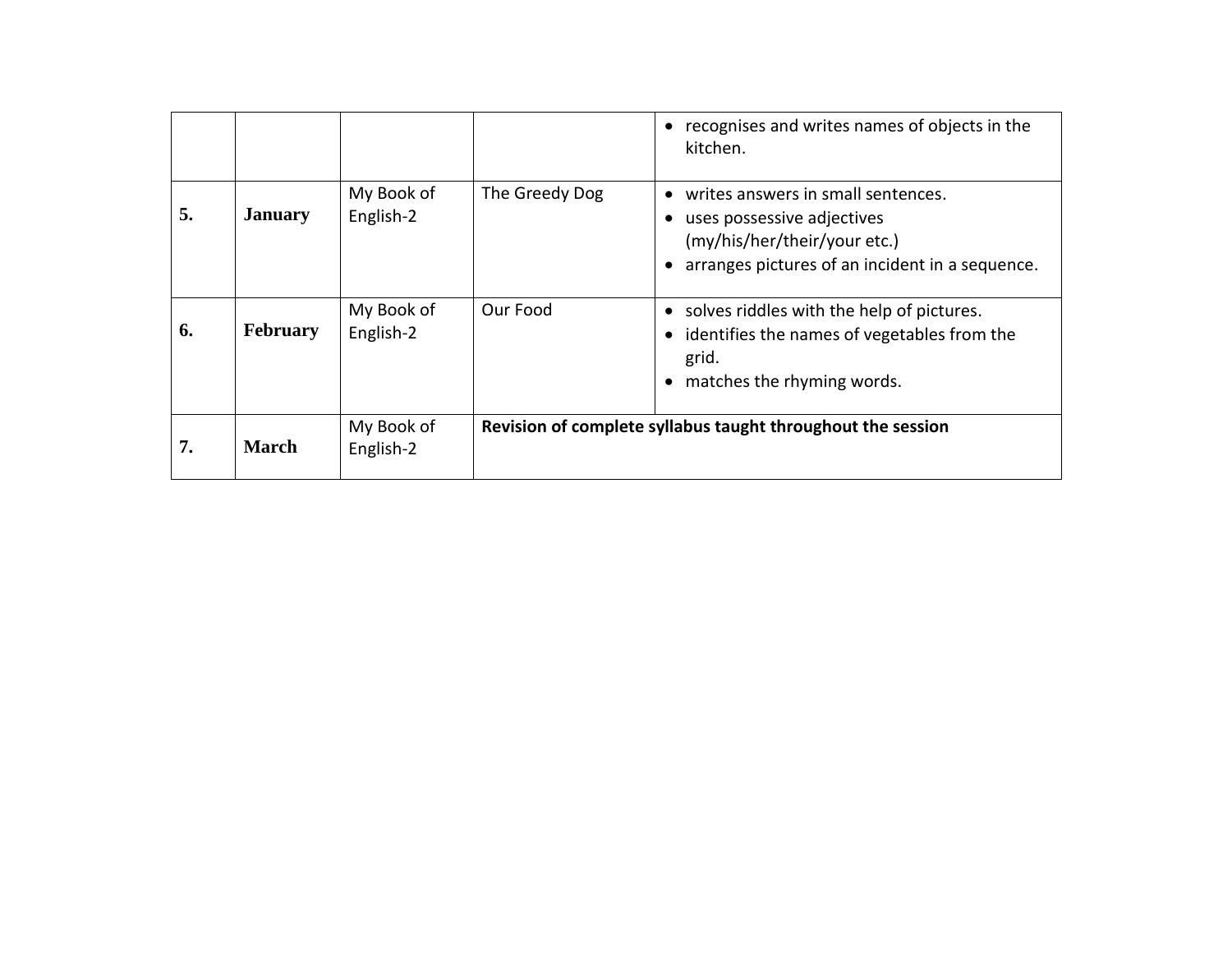# **Class : 3**

## **Subject:**

## **Month -Wise Distribution of syllabus for Home Learning (September 2020 Onwards)**

| Sr.<br>No. | <b>Month</b>    | Name of the<br><b>Textbook</b> | Name of the<br>Lesson/Topic    | <b>Learning Outcome</b>                                                                                                                                                                                           |
|------------|-----------------|--------------------------------|--------------------------------|-------------------------------------------------------------------------------------------------------------------------------------------------------------------------------------------------------------------|
| 1.         | September       | My Book of<br>English-3        | Lalu and Peelu                 | • uses greetings and courtesies in<br>everyday life.<br>• uses was/were/ has/have/had in<br>sentences.<br>• speaks and writes numbers from 1to<br>100 in English.<br>• identifies and uses adjective in sentences |
| 2.         | <b>October</b>  | My Book of<br>English-3        | Bugs (poem)                    | • recites the poem/rhyme with proper<br>actions and gestures.<br>• makes a chart/poster on health/hygiene.<br>• uses adjectives in sentences.                                                                     |
| 3.         | <b>November</b> | My Book of<br>English-3        | <b>Our National</b><br>Symbols | recognises national/state symbols<br>and talks about them.<br>uses has/have in simple sentences.<br>$\bullet$<br>uses simple dialogues in role play.<br>$\bullet$                                                 |
| 4.         | <b>December</b> | My Book of<br>English-3        | Means of<br>Transport          | • identifies means of transport and talks<br>about them.<br>• uses articles (a, an, the) in sentences.<br>· describes objects( a car, bicycle etc.) in<br>a short paragraph with the help of<br>clues.            |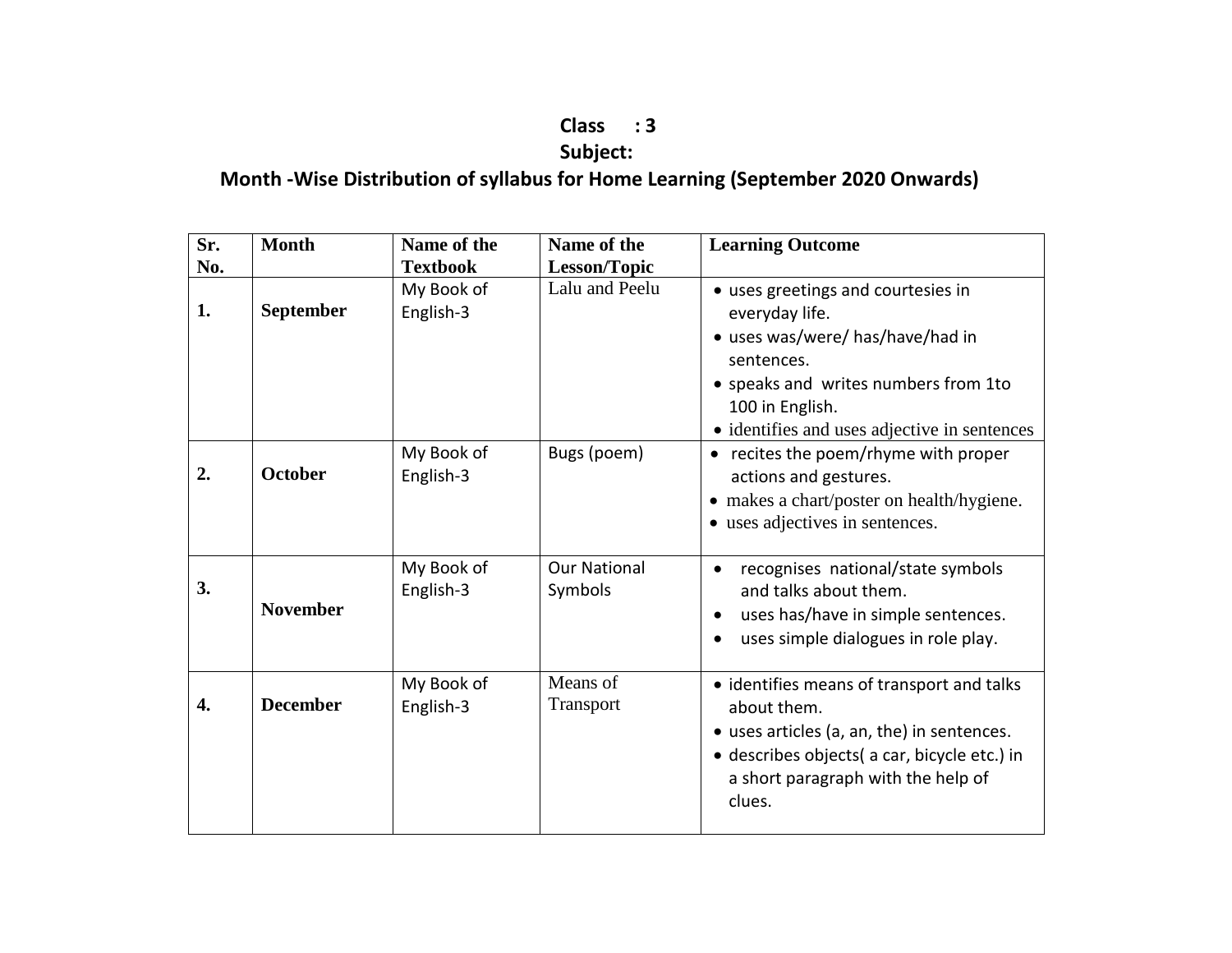| 5. | <b>January</b>  | My Book of<br>English-3 | Clean, Clean,<br>Clean Your Body<br>(poem) | • talks about good health, hygiene and<br>food habits.<br>• takes dictation of numbers or words.<br>• arranges the steps of a process in a<br>proper sequence.<br>• rearranges words to make meaningful<br>sentences.                                                                                                   |
|----|-----------------|-------------------------|--------------------------------------------|-------------------------------------------------------------------------------------------------------------------------------------------------------------------------------------------------------------------------------------------------------------------------------------------------------------------------|
| 6. | <b>February</b> | My Book of<br>English-3 | Jamun Tree (play)                          | reads and understands the text and<br>$\bullet$<br>answers the questions based on it.<br>speaks simple dialogues for role-play.<br>$\bullet$<br>writes and speaks short instructions.<br>$\bullet$<br>talks about environmental awareness<br>$\bullet$<br>develops vocabulary<br>develops listening and speaking skills |
| 7. | <b>March</b>    | My Book of<br>English-3 |                                            | Revision of complete syllabus taught throughout the session                                                                                                                                                                                                                                                             |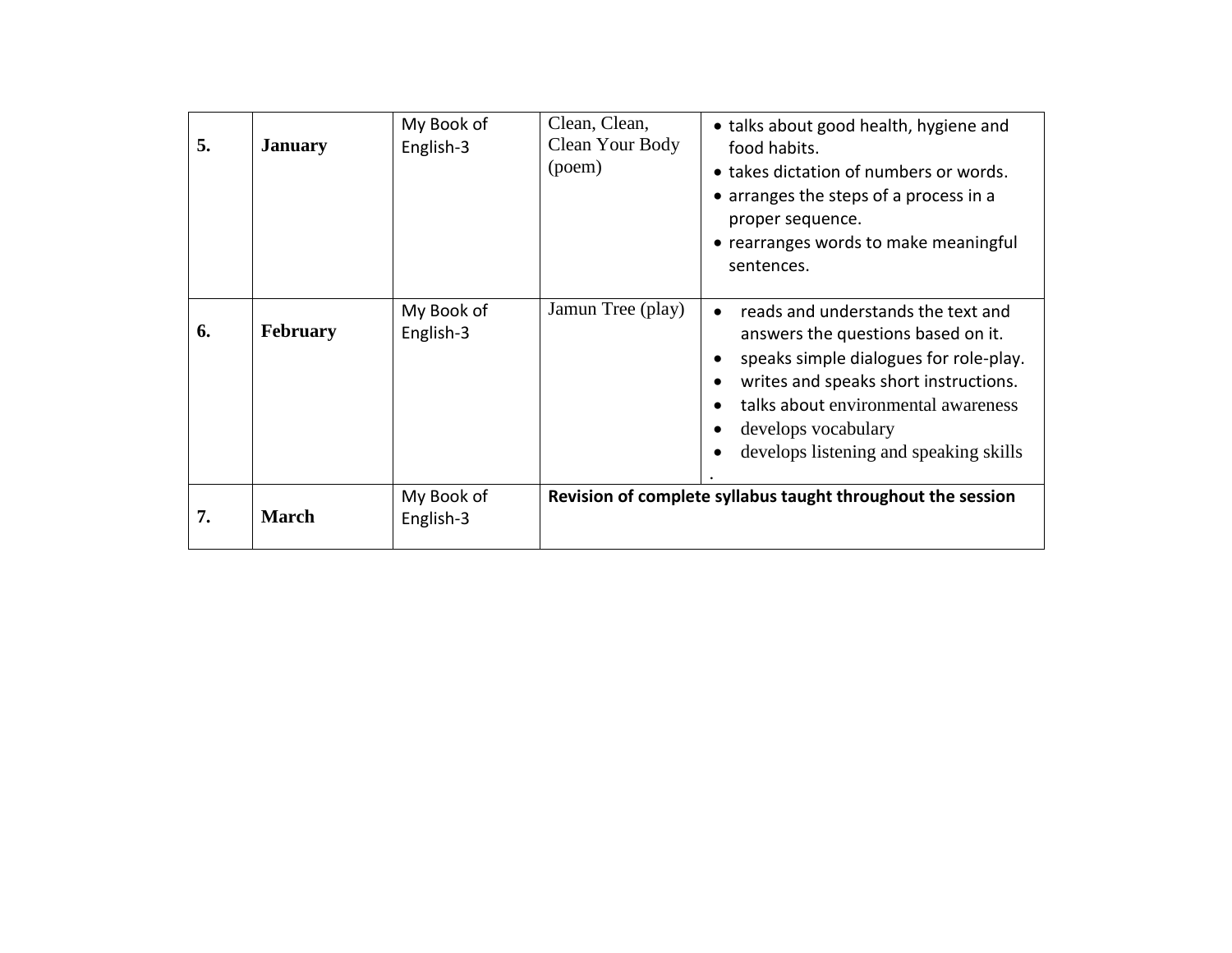#### **Class : 4 Subject : English Month -Wise Distribution of syllabus for Home Learning (September 2020 onwards)**

| Sr. | <b>Month</b>     | Name of the             | Name of the                           | <b>Learning Outcome</b>                                                                                                                                                                                                                                                                                                                          |
|-----|------------------|-------------------------|---------------------------------------|--------------------------------------------------------------------------------------------------------------------------------------------------------------------------------------------------------------------------------------------------------------------------------------------------------------------------------------------------|
| No. |                  | <b>Textbook</b>         | <b>Lesson/Topic</b>                   |                                                                                                                                                                                                                                                                                                                                                  |
| 1.  | <b>September</b> | My Book of<br>English-4 | Living in a<br><b>Beautiful World</b> | • speaks and writes words associated with<br>waste management.<br>• identifies types of sentences.<br>• changes simple sentences into interrogative<br>sentences<br>• reads and understands the texts and answers<br>the question based on it.                                                                                                   |
| 2.  | <b>October</b>   | My Book of<br>English-4 | Run! (Poem)                           | • recites the poem with proper<br>actions, gestures and intonation.<br>• speaks and writes words associated with<br>different seasons.<br>• identifies exclamatory sentences.<br>• develops a paragraph with the help of hints<br>(pictures/ words/ phrases)<br>• speaks and writes sentences about his/her<br>favorite game/teacher/serial etc. |
| 3.  | <b>November</b>  | My Book of<br>English-4 | Health and<br>Hygiene                 | • reads and understands the text and answers<br>questions based on it.<br>• uses simple dialogues for role play.<br>• prepares posters/charts and Do's and Don'ts<br>for cleanliness.                                                                                                                                                            |
| 4.  | <b>December</b>  | My Book of<br>English-4 | <b>Saving Trees</b>                   | • speaks and writes words associated with<br>plants/trees/forest.                                                                                                                                                                                                                                                                                |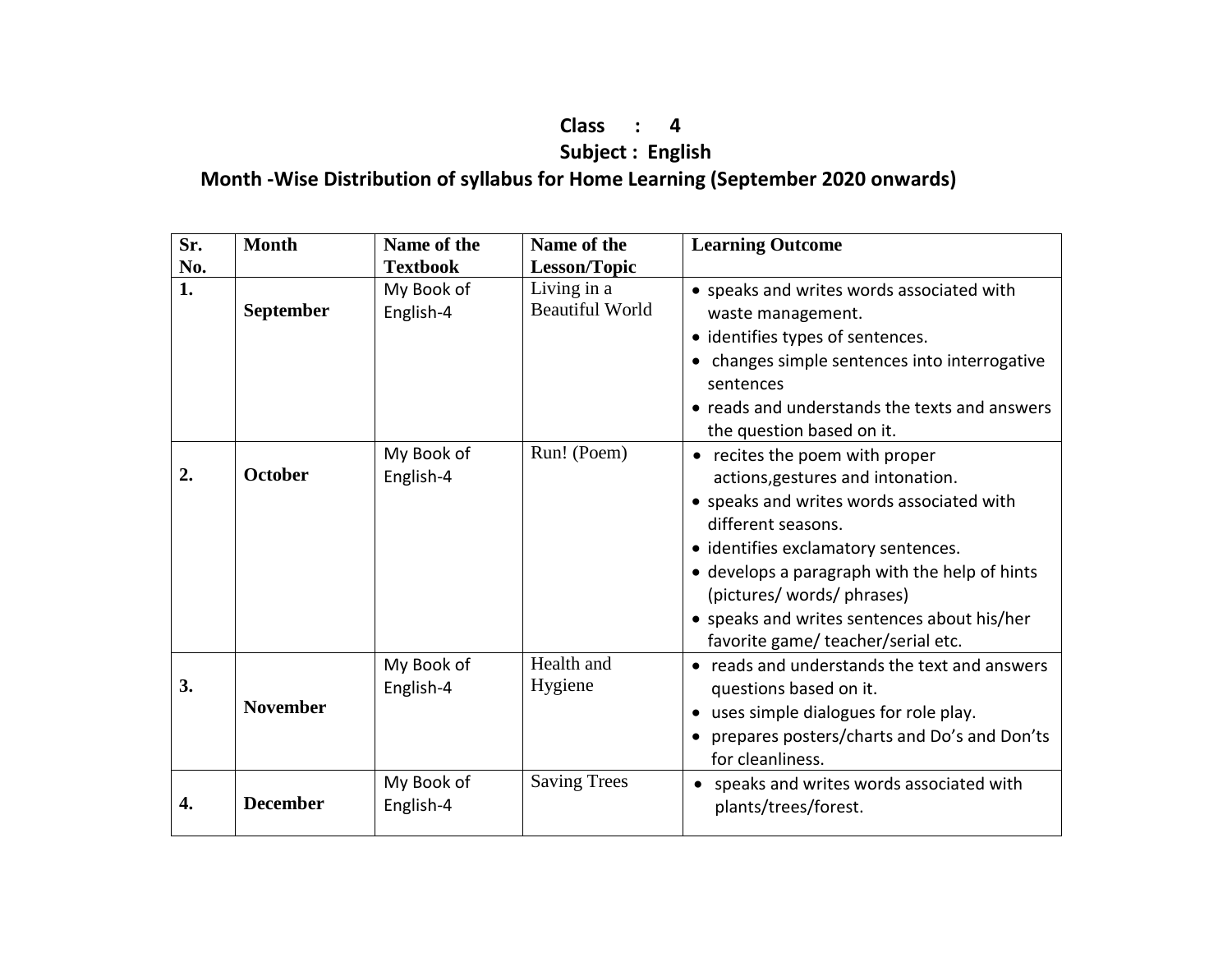|    |                 |                         |                                | • speaks and writes words having the same<br>sound but different meanings<br>(homophones).<br>rearranges words to make meaningful<br>$\bullet$<br>sentences.<br>uses adverbs in sentences.                                                              |
|----|-----------------|-------------------------|--------------------------------|---------------------------------------------------------------------------------------------------------------------------------------------------------------------------------------------------------------------------------------------------------|
| 5. | <b>January</b>  | My Book of<br>English-4 | Hurt No Living<br>Thing (Poem) | • recites the poem in group/individually with<br>proper intonation.<br>makes synonyms/antonyms of the given<br>words.<br>makes adjective from nouns.<br>uses simple dialogues for role play.                                                            |
| 6. | <b>February</b> | My Book of<br>English-4 | Birbal Caught the<br>Thief     | discusses and writes answers to the text<br>based questions.<br>uses prefixes and suffixes to form new<br>words.<br>identifies regular and irregular verbs, uses<br>apostrophe 's'.<br>writes a notice for 'Lost and Found' for<br>school notice board. |
| 7. | <b>March</b>    | My Book of<br>English-4 |                                | Revision of complete syllabus taught throughout the session                                                                                                                                                                                             |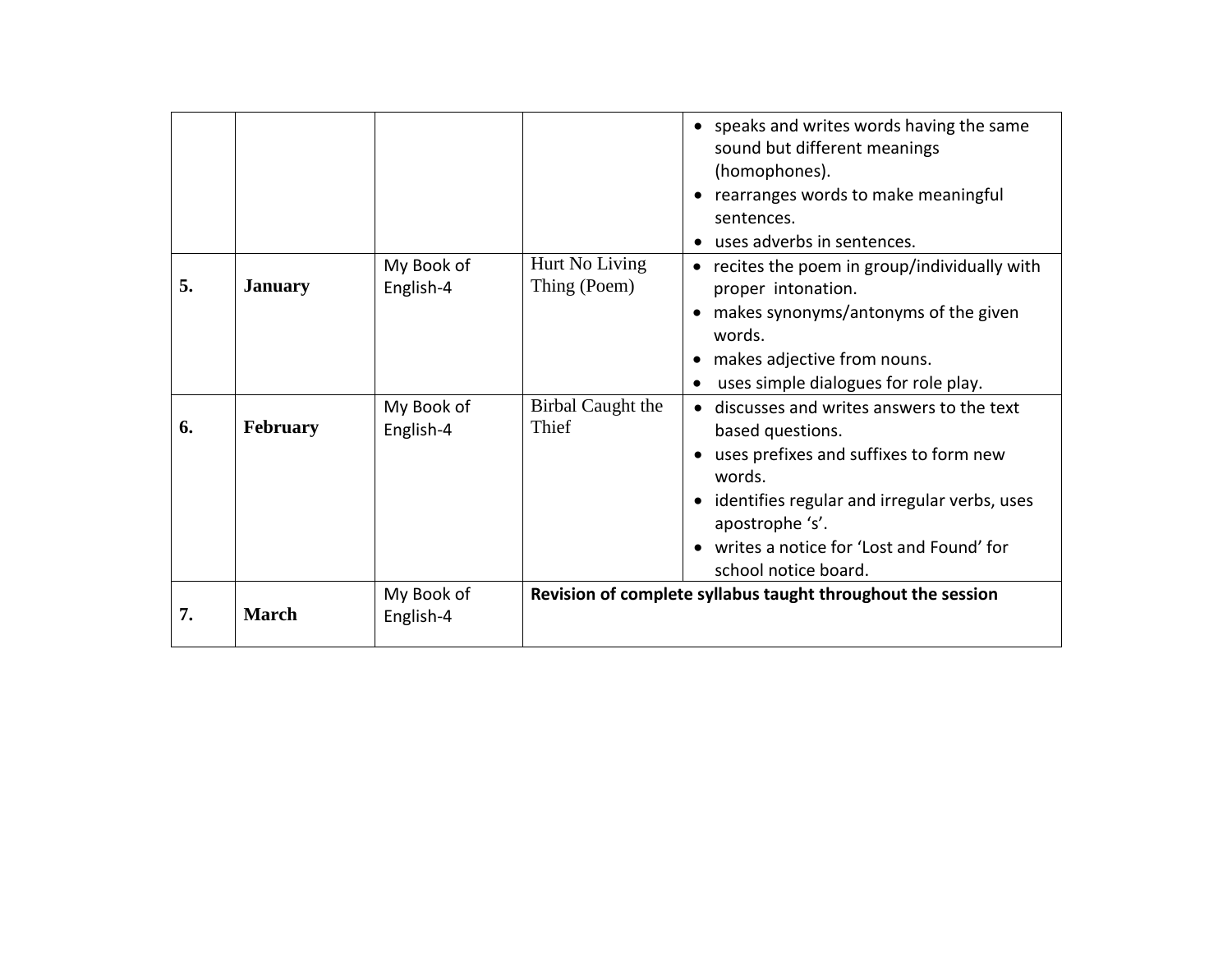### **Class : 5 Subject : English Month -Wise Distribution of syllabus for Home Learning (September Onwards)**

| Sr. | <b>Month</b>     | Name of the             | Name of the         | <b>Learning Outcome</b>                                                                                                                                         |
|-----|------------------|-------------------------|---------------------|-----------------------------------------------------------------------------------------------------------------------------------------------------------------|
| No. |                  | <b>Textbook</b>         | Lesson/Topic        |                                                                                                                                                                 |
| 1.  | <b>September</b> | My Book of<br>English-5 | <b>Alert Rabbit</b> | writes sentences related to natural disaster.<br>$\bullet$<br>develops vocabulary                                                                               |
|     |                  |                         |                     | identifies direct and indirect<br>speech/narration.<br>writes 'notices' for the school notice board.<br>$\bullet$<br>participates in activities like role play, |
|     |                  |                         |                     | dramatization of poem/story etc.<br>reads independently stories, news items,<br>$\bullet$<br>advertisements etc. in English.                                    |
| 2.  | <b>October</b>   | My Book of<br>English-5 | Haryali Teej        | uses simple present tense in sentences.<br>$\bullet$<br>arranges jumbled letters to form meaningful<br>words                                                    |
|     |                  |                         |                     | rearranges jumbled words to make<br>meaningful sentences                                                                                                        |
|     |                  |                         |                     | uses opposites in sentences<br>identifies and develops vocabulary with the<br>help of grid                                                                      |
|     |                  |                         |                     | understands and classifies nouns and<br>adjectives                                                                                                              |
|     |                  |                         |                     | uses pairs of words in sentences (hustle and<br>bustle, ups and downs etc.)                                                                                     |
|     |                  |                         |                     | asks and frames simple questions to get<br>information from the people around him/her.<br>writes diary entry.                                                   |
|     |                  |                         |                     |                                                                                                                                                                 |
|     |                  | My Book of              | Do Your Best        | recites the poem with proper expressions                                                                                                                        |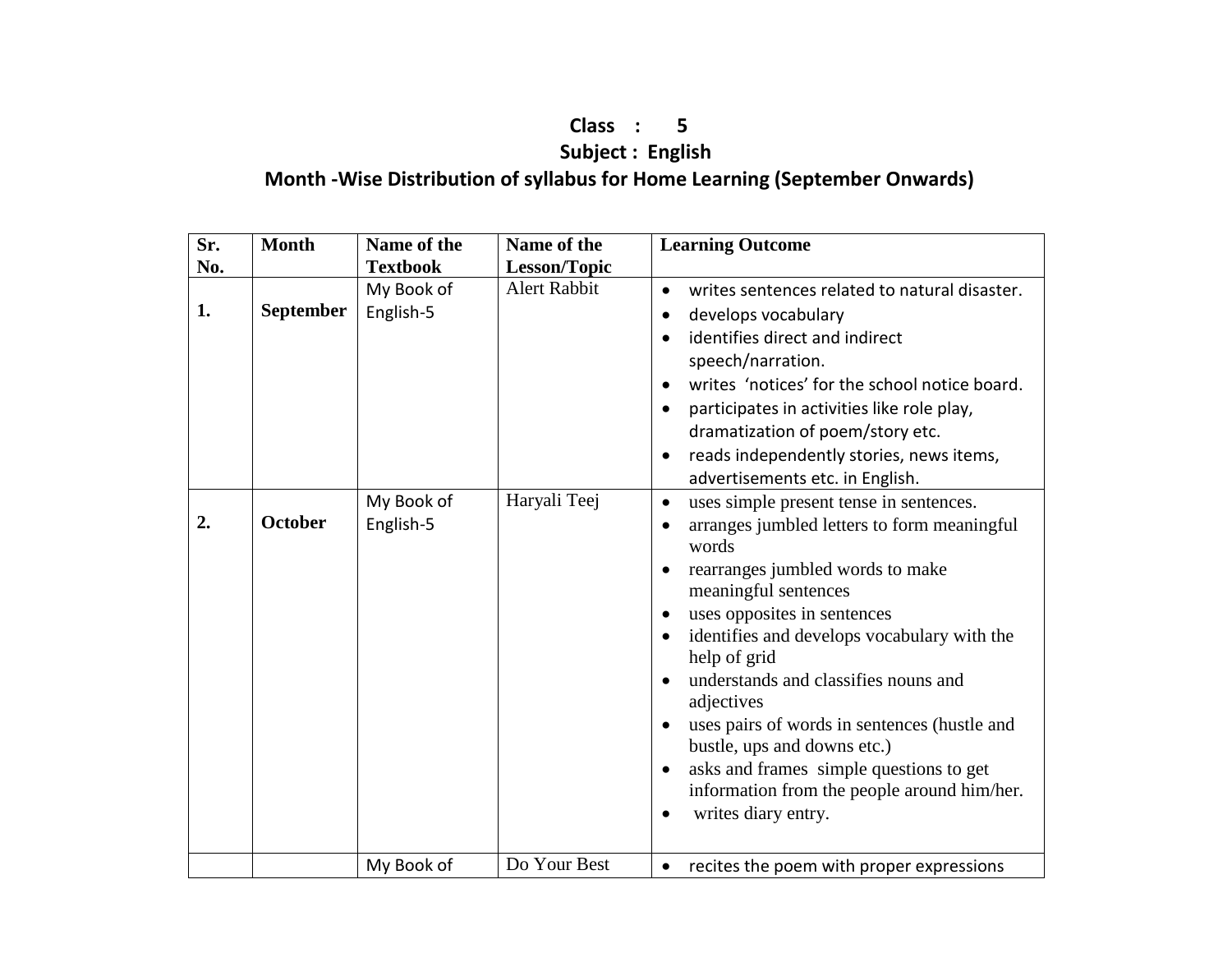| 3. |                 | English-5  |                 | and intonation.                                           |
|----|-----------------|------------|-----------------|-----------------------------------------------------------|
|    | <b>November</b> |            |                 | Uses rhyming words in sentences<br>$\bullet$              |
|    |                 |            |                 | joins sentences using conjunctions like but,<br>$\bullet$ |
|    |                 |            |                 | and, or, because, so etc.                                 |
|    |                 |            |                 | speaks and writes words related to 'school',              |
|    |                 |            |                 | 'home', 'market' etc.                                     |
|    |                 |            |                 | writes simple sentences on environmental                  |
|    |                 |            |                 | issues.                                                   |
|    |                 |            |                 | classifies words into                                     |
|    |                 |            |                 | noun/verb/adjective/adverb.                               |
|    |                 | My Book of | Kurukshetra: A  | reads text with comprehension and answers<br>$\bullet$    |
| 4. | <b>December</b> | English-5  | Glimpse         | questions based on it.                                    |
|    |                 |            |                 | Identifies the opposite words<br>$\bullet$                |
|    |                 |            |                 | identifies and uses nouns, adjectives and                 |
|    |                 |            |                 | adverbs in sentences.                                     |
|    |                 |            |                 | Joins the sentences with the words like if,               |
|    |                 |            |                 | because, when, so, as etc.                                |
|    |                 |            |                 | Communicates effectively to develop<br>$\bullet$          |
|    |                 |            |                 | listening and speaking skills                             |
|    |                 |            |                 | uses words related to food items used during              |
|    |                 |            |                 | a visit/trip.                                             |
|    |                 |            |                 | describes place and speaks simple dialogues               |
|    |                 |            |                 | for conversation/role play.                               |
|    |                 |            |                 | Develops vocabulary<br>$\bullet$                          |
|    |                 | My Book of | The Three Cries | describes a person/profession (doctor,<br>$\bullet$       |
| 5. | <b>January</b>  | English-5  |                 | teacher, cobbler, actor etc.)                             |
|    |                 |            |                 | uses adverbs and prepositions in sentences.<br>$\bullet$  |
|    |                 |            |                 | writes short instructional sentences for<br>$\bullet$     |
|    |                 |            |                 | preparing a poster on different topics.                   |
|    |                 |            |                 | completes crossword puzzle/word chain                     |
|    |                 |            |                 | using the given hints.                                    |